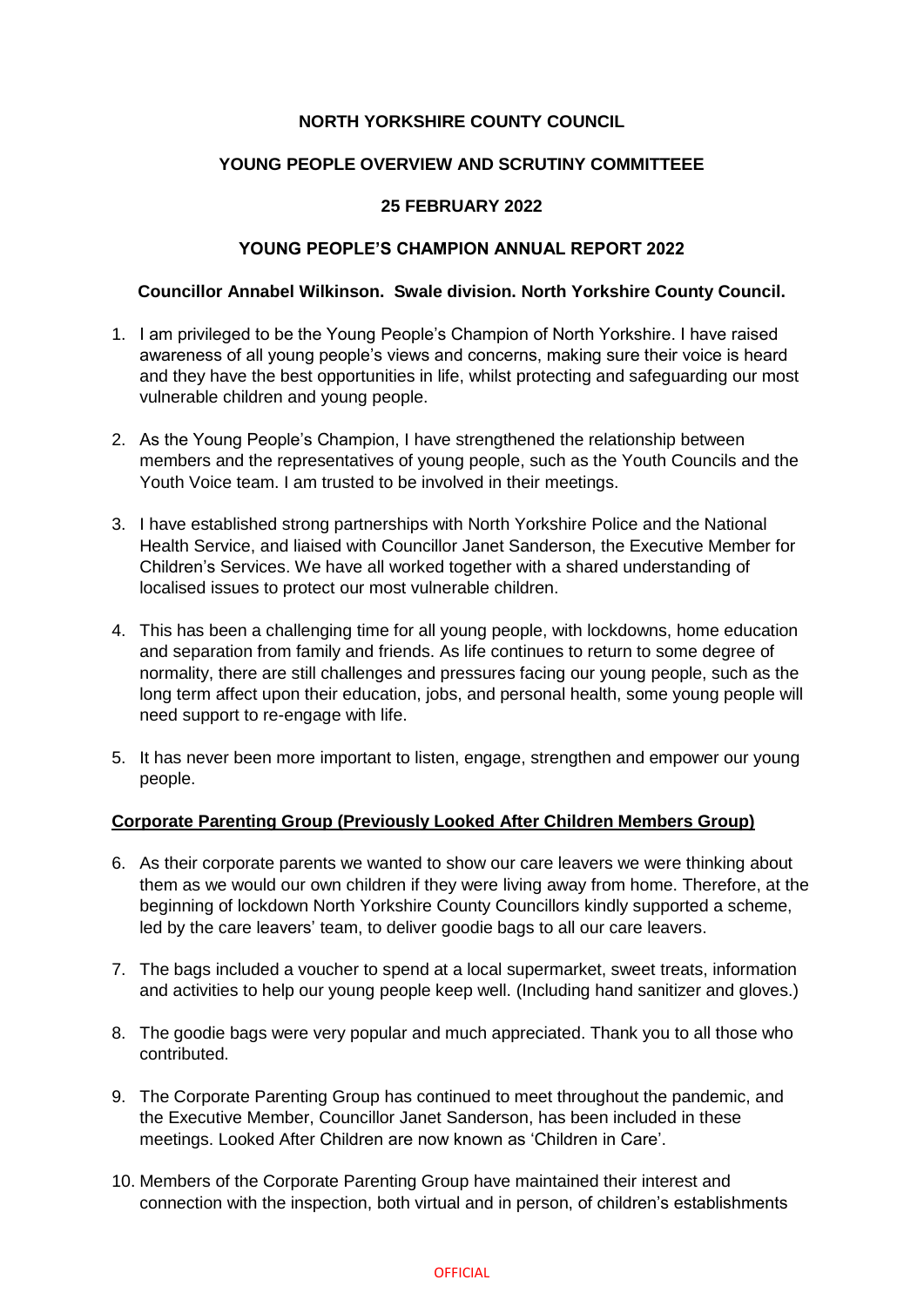(known as "Regulation 44 visits"). Where it was not possible to attend, due to Covid restrictions, Members received a copy of the Regulation 44 visit.

- 11. Members expressed concern that children's respite care is being used by high needs children awaiting a permanent home after an out of area home had to close. This issue is being addressed. The group discussed how the service is helping those families who cannot access respite care through the Children Resource Centres (CRCs).
- 12. The group added their thoughts and views as part of the refreshed Looked After Children Strategy.
- 13. One element of that strategy ensuring access to leisure services for Children in Care and Care Leavers - has been significantly disrupted by the pandemic. There needs to be a consistent approach to the use of leisure passes for all. Local Government Reorganisation should positively help with this process.
- 14. The Yorkshire Regiment at Catterick collected over 300+ Easter Eggs and 100+ Easter treats for children most in need who are receiving local authority support.
- 15. Thank you to those Members who used their Locality Budgets to kindly support with the funding for Christmas Lunches/party for Care Leavers.

#### **Virtual School Heads Management Board.**

- 16. I am a member of the Virtual School Head Teachers' Board. The Virtual School helps every child in care to achieve; Often thinking differently, and wrapping care around the child to ensure this.
- 17. Work/training with schools to make them more aware of the impact of childhood trauma. All schools to be attachment and trauma aware by 2025.
- 18. An exciting development has been the 'Mind of My Own' app, enabling children and young people in care, aged 10-17, to express their views.
- 19. All our children in care had a laptop or chrome book to continue their education during lockdown, both in county and out of county. Services went above and beyond to support our young people.

#### **Virtual Schools Graduation (Virtual and Live)**

20. Celebrating the achievements of many of our looked after young people, (now called children in care) across North Yorkshire. This could be passing their GCSE's with flying colours, or engaging in education through adverse and challenging circumstances. Inspiring speeches. The University of York are supportive of our young people.

#### **The Youth Justice Board**

21. The Youth Justice Board is the only statutory body to have oversight of the entire youth justice system. Despite working under the challenging pandemic constraints, it has maintained the full service for young people, families and victims.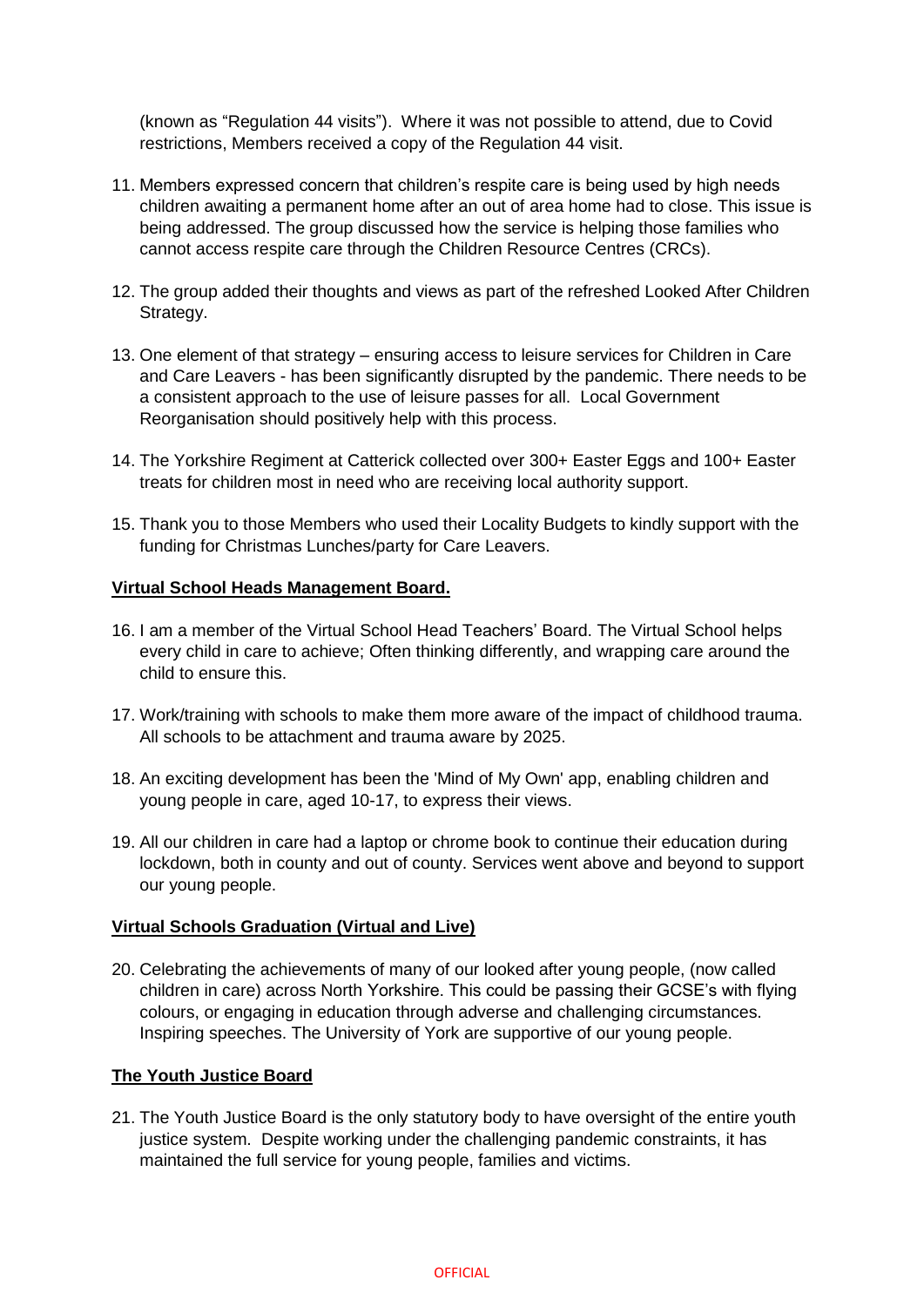- 22. There was a backlog of court cases, which may have caused unnecessary stress and uncertainty for someone due to attend Court.
- 23. The backlog in Youth Court hearings has now been significantly reduced.
- 24. There has been an overall reduction in offending by children and young people.
- 25. The age of criminal responsibility in England is 10 years of age. This is one of the lowest in Europe. This contradicts what we know and understand re maturation and brain development.
- 26. There is a national need for more secure accommodation for young offenders.
- 27. Speech and language therapy is very important as part of the rehabilitation of young offenders, as many young people in custody have communication difficulties which are only discovered later in life.
- 28. There is excellent partnership work undertaken under the local protocol, working together to divert any children in care away from the criminal justice system.

#### **The new Youth Voice Engagement team**

- 29. The County Council shows a real commitment to finding innovative ways of engaging with young people. I have been impressed by the new teams for East, West and Central. The Youth Voice and Creative engagement officers work with young people in a creative capacity, also offering advocacy and support.
- 30. I saw how well young people engaged in a range of remote access meetings during the first part of the pandemic, but engagement has, perhaps understandably, slowly dropped off over time, whilst continuing working and creating projects.
- 31. We are fortunate to have such a strong Youth Council. I was pleased to have the opportunity to discuss how they can meaningfully engage with the Area Constituency Committees. A lead member from each Area Constituency Committee has been selected as a link for young people – Skipton only at the moment. The Youth Council have begun a pilot with the Skipton and Ripon Area Constituency Committee about how to raise the profile of the needs of children and young people in the area.
- 32. There is a drive to target participation from younger children An Art Academy for Children in Care and Young People has been established for ages between 8 and 15.
- 33. Celebration Days Children, young people and adults get together to have fun and share their experiences. These were successfully held for the Selby Area, in Harrogate and at Carlton Lodge.
- 34. Looking positively to the future, it is important to restart live meetings to include the wide diversity of groups within North Yorkshire, ensuring all children and young people have a voice, and they are able to shape their plans and, where appropriate, get support.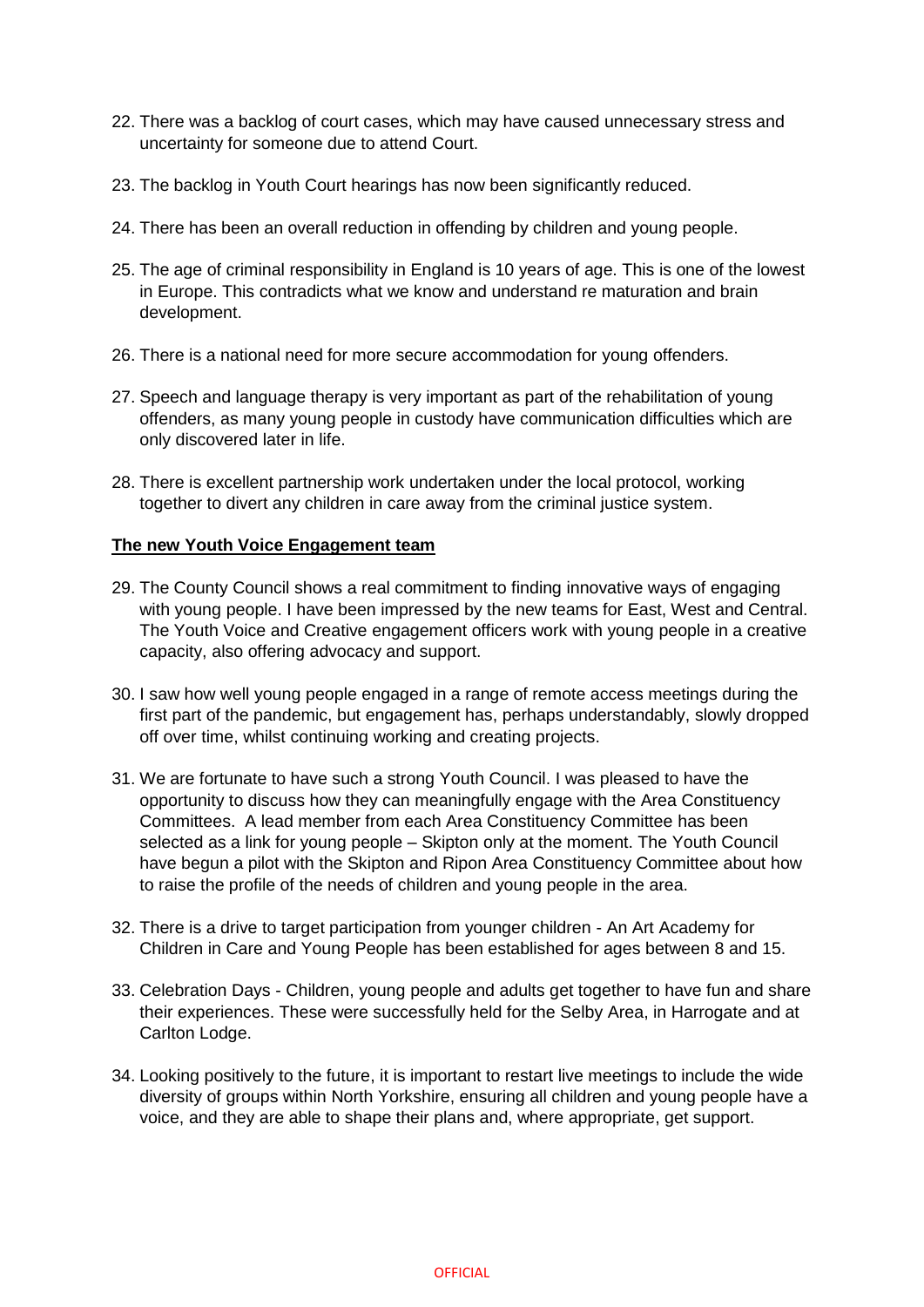# **Young People Overview and Scrutiny Committee**

- 35. During the pandemic North Yorkshire has seen an increase in the number of parents opting for elective home education. Councillor Janet Jefferson, as Chair of Scrutiny, raised this on many occasions.
- 36. In order to reflect the new pathway and statutory requirements, the Elective Home Education Policy and Procedures was revised in 2021.

### **Standing Advisory Council on Religious Education**

37. I was pleased that work has been done to raise awareness of SACRE within NYCC, particularly through the Young People Overview and Scrutiny Committee. Discussing the SACRE Annual Report with SACRE Members promoted a deeper understanding of the subject.

#### **Sharing North Yorkshire County Council's good practice**

38. Correspondence was received from the Chair of Middlesbrough Council's Corporate Parenting Board, requesting a meeting to discuss how we as a Council could 'help their learning and development'. A virtual meeting was held with Councillor Sanderson as Executive Member and myself, as Corporate Parenting Group Chair, to share North Yorkshire County Council's good practice through Partners in Practice.

#### **Safeguarding Children Health Professionals Network**

- 39. Being involved with both the LACHPN and the Designated Professionals for Safeguarding Children and Children in Care for North Yorkshire and City of York has greatly helped my understanding of the health of our children in care.
- 40. Some concerns have arisen regarding access both locally and nationally to NHS dentistry during the pandemic. I was invited to attend the Scrutiny of Health Committee update on dental provision in the county by NHS England and Public Health England.
- 41. This was an opportunity to highlight that access to NHS dental services, because of the Covid 19 pandemic, has adversely affected children in care (especially care leavers) maintaining up to date dental checks.
- 42. I am pleased that there have been some positive developments in improving access. This is due to the support of colleagues from LACHPN and the persistence of our Children's Services, Mel Hutchinson. Head of Children in Care & Care Leaving Services, Children and Families Service. A flexible commissioning arrangement is now in place, ensuring that access to NHS dental care for children in care and care leavers is improving.

#### **Children and Young People's Service. Executive. Mental Health**

- 43. I expressed concern about the rising levels of demand for children and young people's mental health support, and the impact that this is having upon waiting times for services.
- 44. I received a response from both the NHS North Yorkshire CCG and NYCC.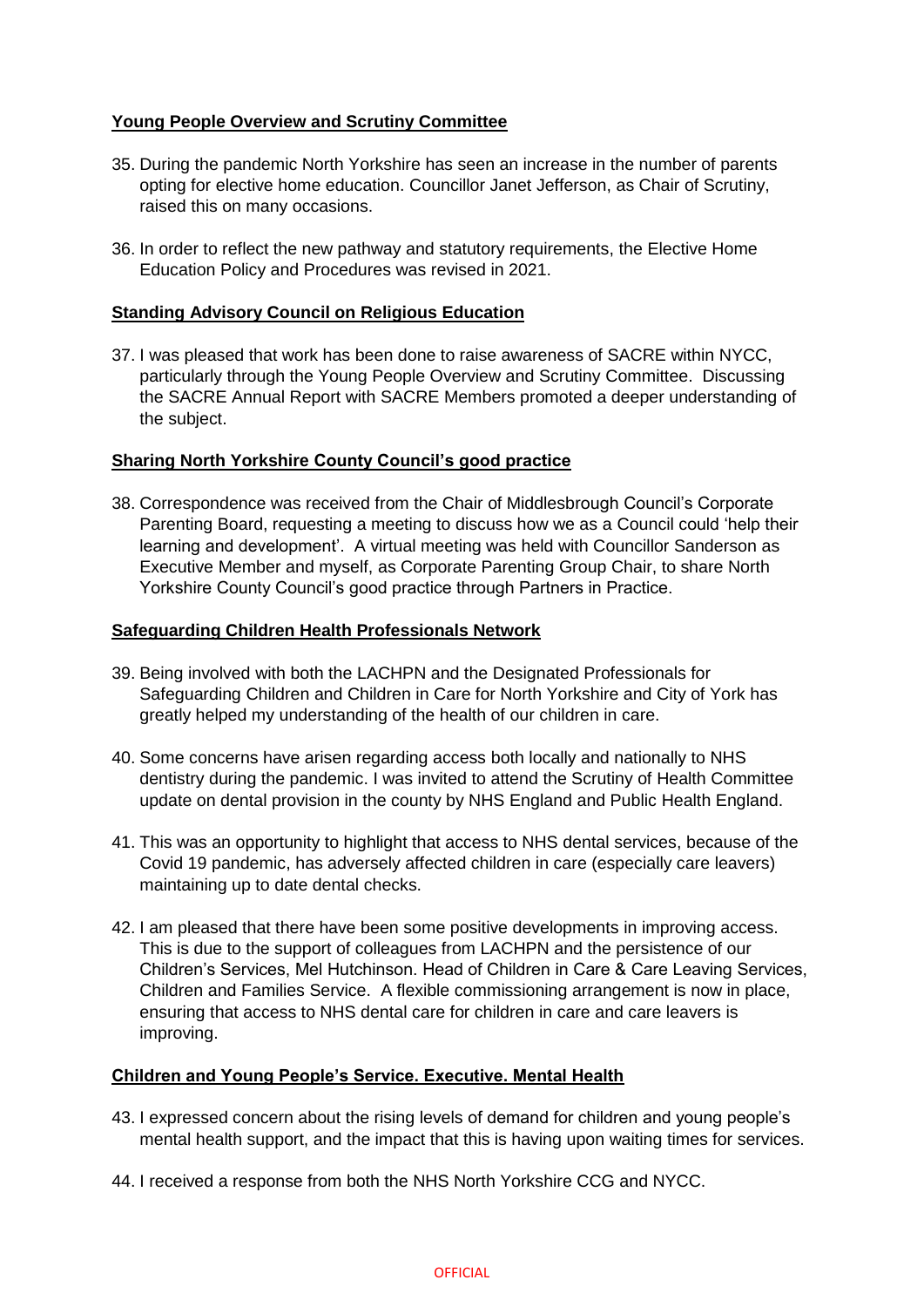- 45. There is an increased demand, with system wide pressures, requiring an increased offer. There is a wide variety of services and interventions commissioned by NHS North Yorkshire Clinical Commissioning Group and North Yorkshire County Council available for children and young people's social and emotional health, they include.
	- The Go-To website.
	- Kooth online support (contract extended to March 2022)
	- Compass Phoenix (previously Compass BUZZ and Compass REACH)
	- BUZZ US messaging service
	- Mental Health Support Teams (renamed Wellbeing in Mind, teams across North Yorkshire)
	- Early Help
	- SEND Hubs
	- Specialist CAMHS (includes specialist CAMHS, Crisis Service and Eating Disorders service)
	- Healthy Child Team
- 46. In addition, the Voluntary and Community Sector also provide support for children and young people's social and emotional health in North Yorkshire. Such as, but not limited to:
	- Wellspring Therapy
	- North Yorkshire Sport
	- Just B
	- SELFA Children's Charity.
	- Communications Plan Social and Emotional Mental Health.
- 47. The SEMH Strategic Group are working to develop a communication plan to improve communication for SEMH. This will help to improve sharing of information about what services/support is available and how to access that support.
- 48. Mental Health is an agenda item at the next Young People Overview and Scrutiny Committee.
- 49. There are a number of questions that could be addressed at the meeting funding, recruitment - how is this being dealt with? Actions? What could the future model look like working together?

### **NYSCP North Yorkshire Safeguarding Children Partnership Group**

- 50. Maggie Atkinson. Chair of the NYSCP Executive and Independent Scrutineer, highlighted a number of significant matters.
- 51. As we move towards a new unitary authority and all of the work that involves, we must not be distracted. Minimal disruption is essential to protect those young people whose life events have created instability and danger enough.

### **Teenage Cancer Provision. The Friarage**

52. I met with specialist nurses at the Friarage to discuss teenage cancer provision/care in North Yorkshire. Young people with cancer have very specific challenges to overcome.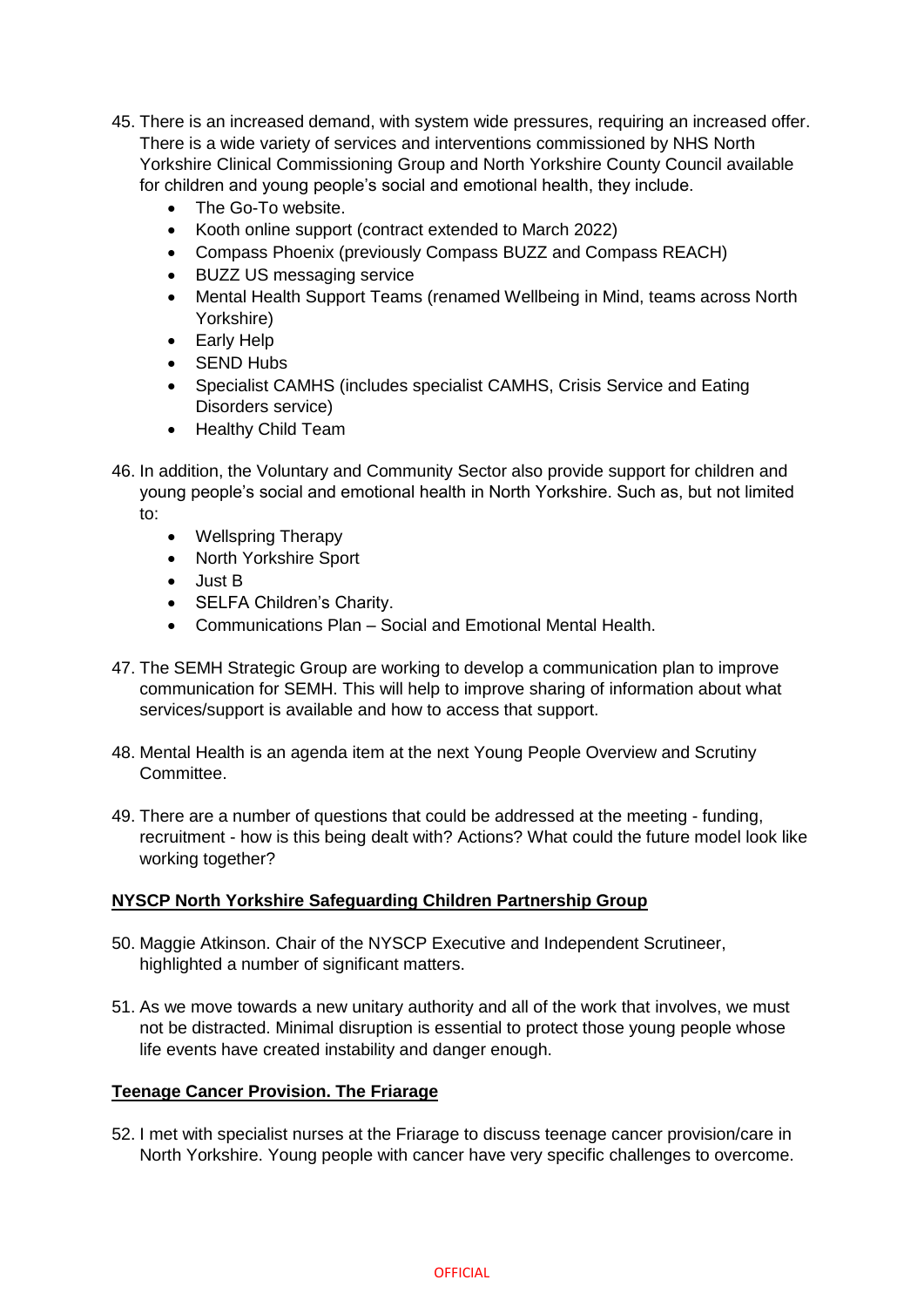- 53. Numbers are thankfully very low. There is a holistic centre at St. James Hospital in Leeds, and the Friarage Hospital can accommodate specialist care. The team reflected upon their own practice to make sure there was the correct support in place.
- 54. The Teenage Cancer Trust's ethos is "Teenagers need to be teenagers even when they are diagnosed with cancer."

### **Great Get Together. The Millings, Bedale**

55. Conversations between younger and older people can produce mutual benefit and meaningful change. The Great Get Together, with music tea and cake, brought together both the young and old. School choirs, young people and the elderly residents of the Millings shared an afternoon of song together in the garden.

# **Foster Carers**

- 56. The Mockingbird Programme is an innovative method of delivering foster care. Implemented by Fostering North Yorkshire, it uses support from other carers and creates extended families to provide strong support networks to foster carers.
- 57. There is a valuable campaign to recruit foster carers.

### **Digital Bus Service – YorBus**

58. The pilot of the dial-a-bus service in and around Ripon, Masham and Bedale is going very well; anecdotal evidence suggest that the service has been well used by young people travelling to work and socially, especially during the school holidays. Myself and many people are keen to see the model rolled out further.

### **Open day. North Moor House, Northallerton.**

- 59. I visited North Moor House community mental health hub in Northallerton, arranged through the Scrutiny of Health Committee.
- 60. A new mental health in-patient unit for young people between 13 and 18 years of age has opened in Leeds.
- 61. The Council is recruiting more staff to work with children and young people who have autism and their families.

### **Final Thoughts**

- 62. In North Yorkshire we are blessed to have members and officers who are genuinely interested and passionate about our children and young people's future.
- 63. Thank you to all those members and officers who have supported and continue to support our children and young people, for their unflagging enthusiasm, dedication and commitment to go above and beyond, never more so than during these unprecedented times.
- 64. North Yorkshire is where young people have the skills and aspirations to reach their full potential, and live happy, healthy lives in thriving communities.
- 65. Thank you for allowing me to be the Young People's Champion; it has been a privilege and an honour. Our children and young people are our future.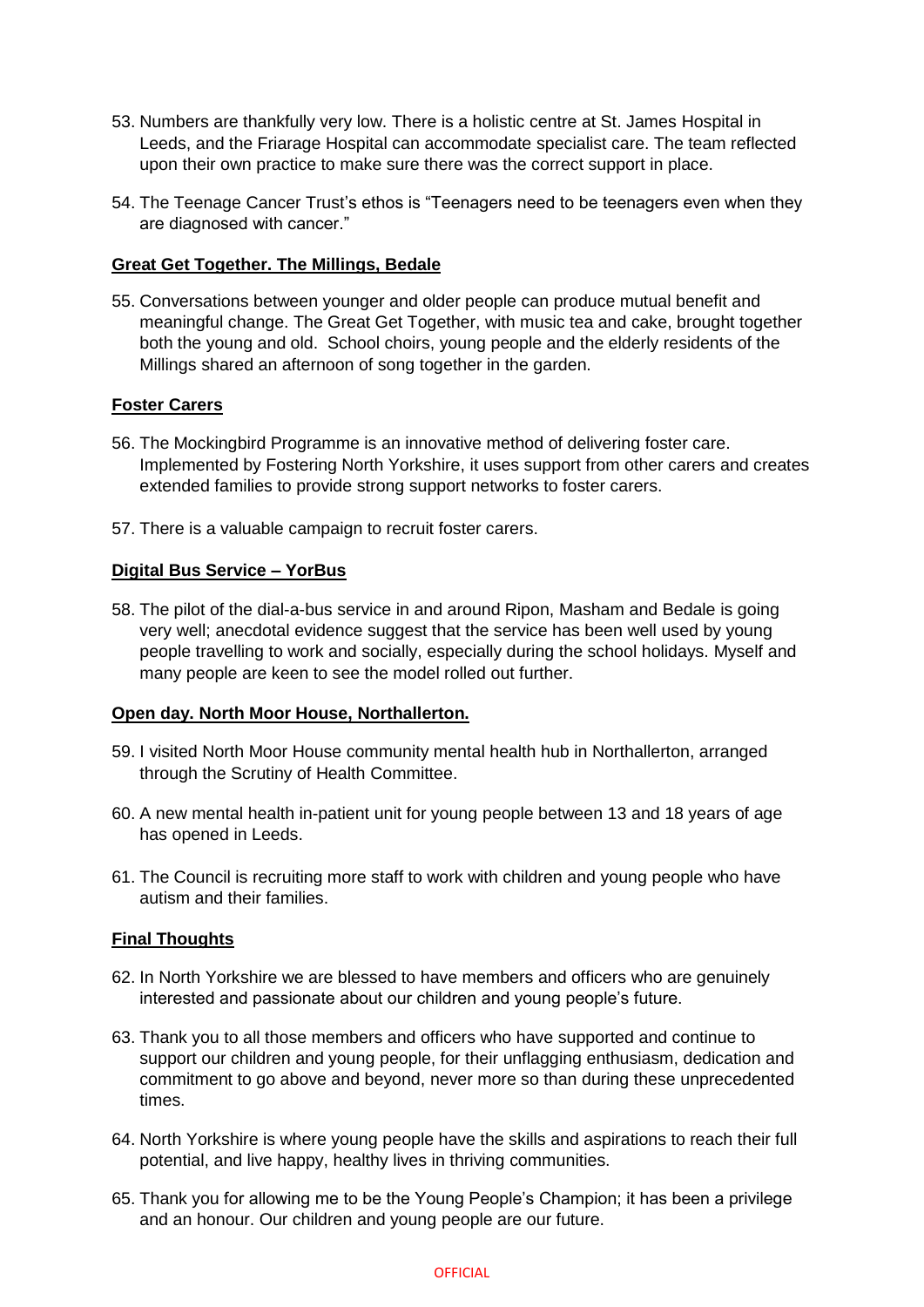# **Appendix**

As the Young People's Champion, I have attended the following meetings, activities, events and training. (Throughout the pandemic I have continued to involve myself with a wide variety of virtual meetings concerning the young people of North Yorkshire.)

- Scrutiny Board
- Performance Monitoring Executive
- MALAP. Multi Agency Looked After Partnership
- MACE. Multi Agency Child Exploitation
- Youth Justice Board (Reducing Criminalisation for LAC National Protocol)
- Virtual School Heads Management Board
- Virtual Schools Graduation
- LAC PN. Looked After Children Health Professionals Network
- SCH PN. Safeguarding Children Health Professionals Network
- Scrutiny of Health
- Yorkshire and Humber Children's Lead Members Network Leeds, represented Lead Member Councillor Sanderson
- Children and Young People's Service. Executive. Mental Health
- Scrutiny of Health Healthy Child. Dentistry. Mental Health
- Care and Independence Review Strategy
- NYSCP North Yorkshire Safeguarding Children Partnership Group
- Maggie Atkinson. Chair of the NYSCP Executive and Independent Scrutineer. Safeguarding
- Middlesbrough Council. Corporate Parenting Board. Sharing good practice
- Youth Voice. North Yorkshire Voice (Youth Voice & Creative Engagement)
- Youth Councils. Matthew Edwards. Strategic Manager. North Yorkshire Voice
- Children in Care Council. CiCC
- Celebration Days Selby. Harrogate. Charlton Lodge
- Charlton Lodge Flying High. Youth/Executive
- The Priory Centre York Young People's Council
- Culture Shack. Bedale. Youth Voice (New team)
- Rural Arts. Celebration Day Planning (Activities. New name. Logo)
- Central Area Youth Group
- Harrogate Youth Council.
- SELFA Skipton. Smile project. Inspired by Channel 4 Old people's homes for four year olds.
- Attended an Old People's Home in Skipton with a group of young children, Councillor Dickinson and Councillor Quinn.
- Great Get Together. The Millings. Bedale
- School Debating Competition. Heats and Finals
- Easter Eggs. Care Leavers
- Christmas Lunches/Party Care Leavers
- Care Leavers Christmas Quiz
- Care Goodie Bags. First Lockdown Knaresborough.
- Poetry Competition. (Judged with Councillor Sanderson)
- Teenage Cancer Trust. Friarage. Lucy Tulloch.
- Demand Responsive Travel Pilot. Young people.
- Stan with Stan. The Millings.
- Open day. North Moor House. Northallerton.